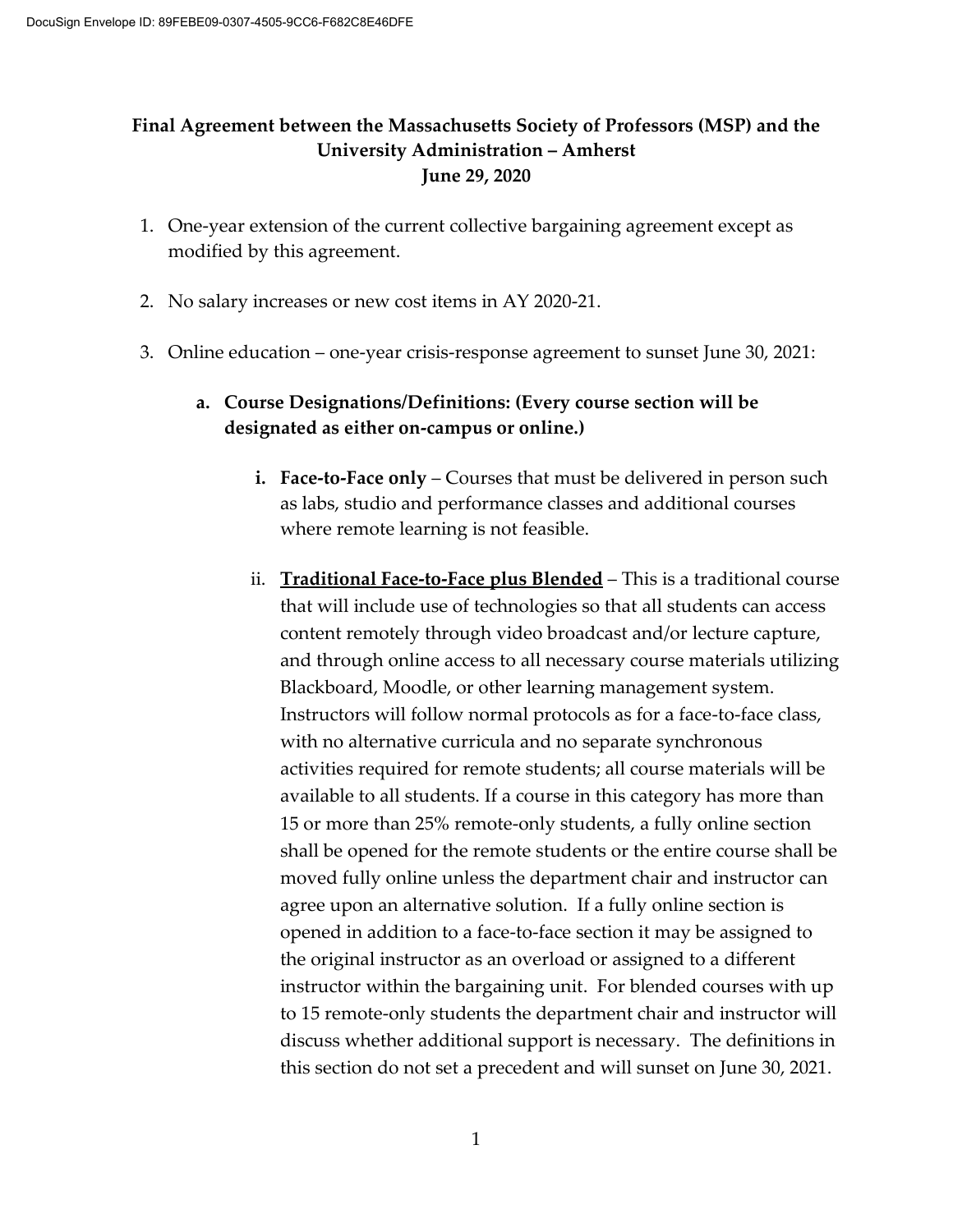- iii. **Fully-Online** An online-only course or course section with no face-to-face component where all students access the content and complete assessments remotely for the entire semester.
- **b. Workload Adjustments for Course Conversion and Course Delivery:** Faculty teaching assignments shall be developed at the department/program level and faculty members shall have prior and reasonable consultation regarding their assignment. Instructors who develop fully online courses or course sections will be expected to engage extensively with information technology, instructional design and pedagogy experts from the Instructional Design, Engagement and Support group (IDEAS), the Center for Teaching and Learning (CTL), the Libraries and other relevant resources to ensure that the course or section meets University quality standards. Faculty members who are required to convert a traditional course or section to fully online will be granted a workload modification or other accommodation in recognition of the time and effort required for course development work but no additional compensation. A workload modification or accommodation shall be articulated in writing between the faculty member and Department Chair. The faculty member will choose one of the following options:
	- 1) future course release timing to be determined with approval of the Chair in one of the following seven semesters;
	- 2) one year of sabbatical credit;
	- 3) one year of credit towards continuous appointment (for NTT only without altering the contractual review process).

Tenured faculty will be expected to choose option 2 (sabbatical credit) unless that option is not workable for them. Faculty who leave UMass before using their course release will be made whole.

Any arrangements different from the options above must be agreed to between the faculty member, MSP, and the administration.

Faculty who prepare and teach a traditional face-to-face, traditional faceto-face plus blended course or fully online discussion course (with 12 or fewer students) for which the instructor does not create alternative curricula or put in additional course development/conversion work will not have any workload adjustment or accommodation beyond anything already agreed upon.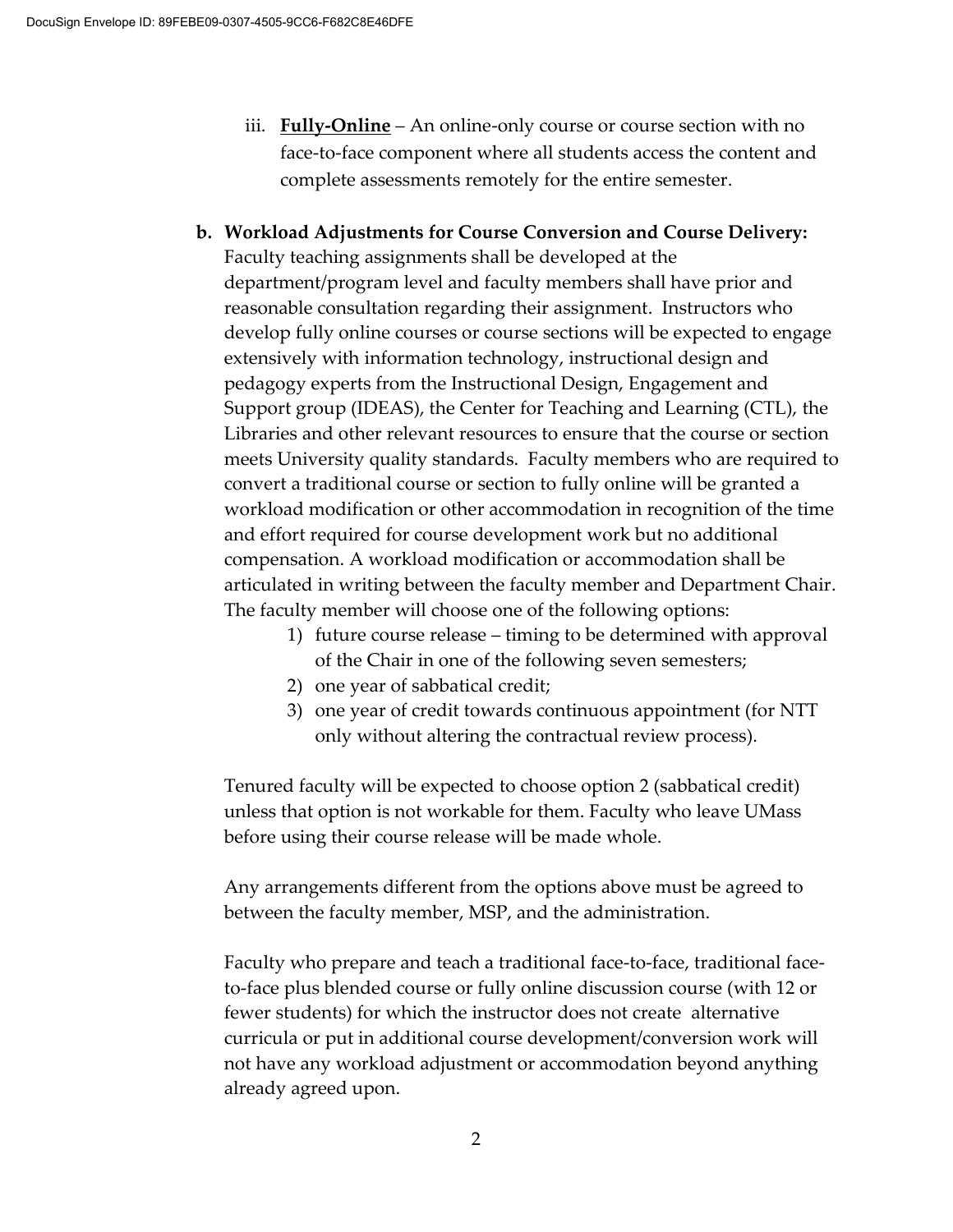- c. **Summer work:** Faculty shall be required to work two weeks during the summer without compensation, for the purpose of curriculum planning, course preparation, and training.
- d. **Tech and ID support:** The administration will provide all support necessary for faculty to convert and teach traditional plus blended and fully-online courses, including technological assistance as well as instructional design. Departments may appoint faculty with specialized training and/or experience in online education to provide additional technical and instructional design support and mentoring to colleagues. Such faculty leaders shall be eligible for additional workload adjustments as provided in paragraph 3.b. above. Any particular additional or alternative arrangements must be agreed to between the faculty member, MSP, and the administration.
- **e. Academic Calendar and Campus Reopening:** The parties agree to bargain negotiable impacts of any changes to the academic calendar for Fall 2020 and Spring 2021. The parties agree to discuss other matters related to reopening campus including the process for allocating emergency funds provided in paragraph 5 below, faculty/librarian accommodations and other safety and health precautions related to COVID-19. Nothing contained herein is a waiver of MSP's right under MGL Chapter 150E to assert bargaining authority over the above issues.
- 4. Teaching evaluation process: Suspend SRTI for Fall 2020 and allow instructors to create their own forms, or to use SRTI or FOCUS for student feedback.
- 5. Continue repurposing of existing contractual funds (computer replacement and childcare) for AY20-21 to address needs presented by COVID-19 pandemic that would include funding for elder care requests. Make reasonable efforts to identify one-time funding if need exceeds collectively bargained amounts.
- 6. Incorporate previously approved tentative agreements (attached).
- 7. Agreement subject to the ratification and approval process of both parties, who have the right to voluntarily reopen with mutual agreement based on changed circumstances.